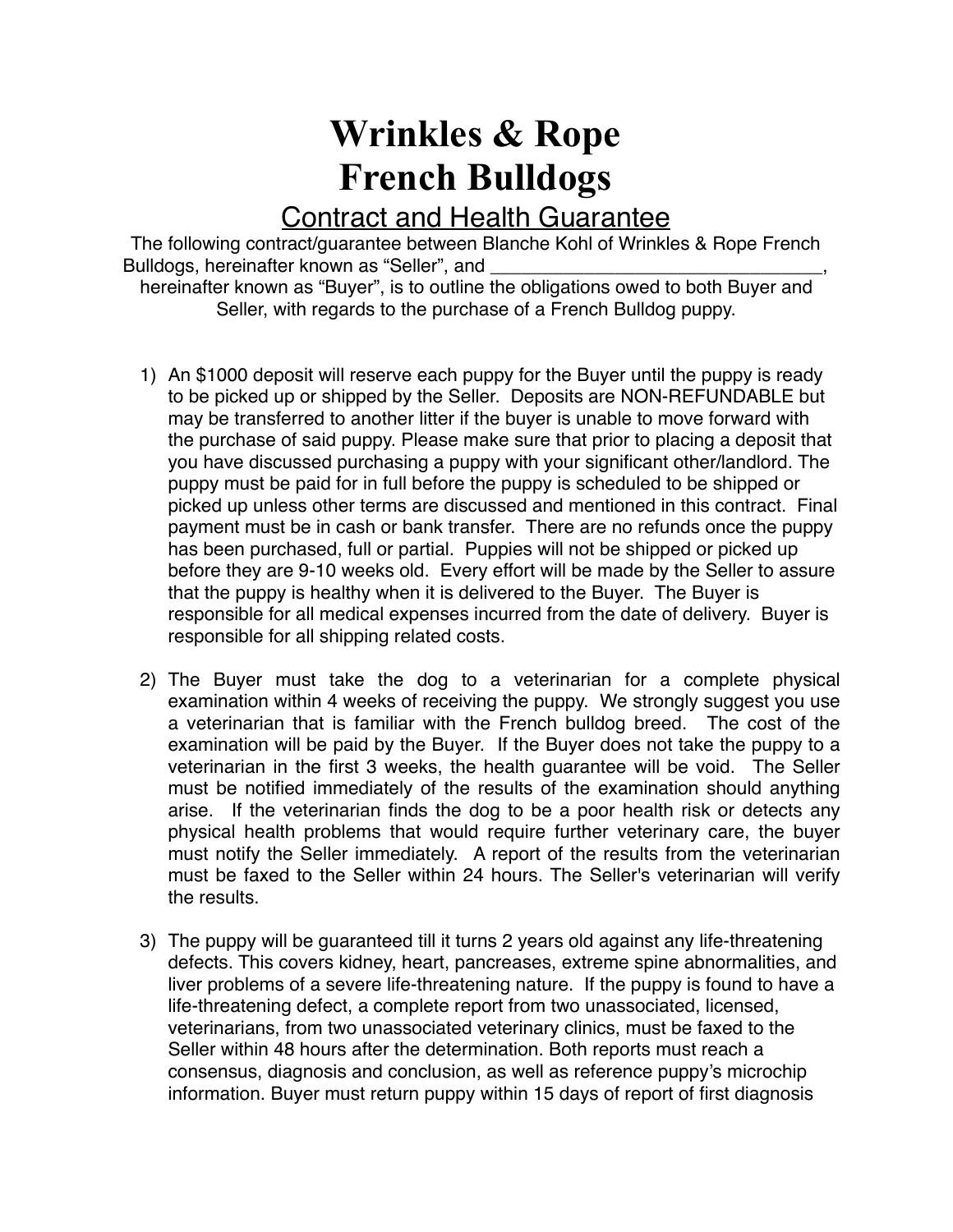and buyer's expense. If the puppy dies within the first year, the Buyer will pay for a necropsy to ascertain the reason for death. If the reason is congenital, the Seller will replace the puppy with one of the same value determined by the Seller. If necropsy fails to prove that the cause was due to a congenital, hereditary defect, No replacement will be given. A replacement puppy may not be available immediately. The Buyer will wait until a puppy from a future litter is available. ALL documentation and AKC registration of puppy must be signed with a transfer back over to Seller as well. No replacement will be given to buyer if affected puppy is euthanized without Sellers prior written consent and permission. The Buyer is responsible for all shipping expenses to and from the Seller on a replacement puppy. No monetary refunds will be made. Seller does not cover veterinarian bills. The health guarantee is not valid if the dog has been sold or transferred to a new owner. If the pup in your care has been treated for any injury, the contract is invalid. The puppy must be seen by a veterinarian in 48 hours for contract to be valid. All paperwork from said veterinarian must be faxed or mailed for contract to be valid.

- 4) Puppy is warranted against parvovirus and distemper for 48 hours upon receiving puppy. Buyer must have an ELISA test performed within 48 hours claiming either of these viruses.
- 5) By signing this contract, we assume that you have already researched the breed and common health problems associated with this breed. We take pride in breeding top quality French Bulldogs but health issues may still arise despite our best efforts. This breed is at high risk for many health issues and may require more veterinary care than the average breed. It is important that you are able and ready to provide any necessary medical care. We suggest getting medical insurance if needed. We also strongly suggest you seek veterinary care from a doctor that is familiar with bulldog breeds, especially for procedures that require anesthesia. Our health guarantee does not cover the following as they are either not life threatening in nature, common to the breed or not congenital: treatment for internal or external parasites, protozoa or bacteria, cherry eye, entropion, ectropion, any form of strabismus, loose hips, loose knees/patella's, skin, environmental or food allergies or any auto immune disorders. Fleas, ticks, ear mites, coccidia, kennel cough, giardia, thyroid dysfunction, elongated soft palate, and small, collapsed or stenotic nostrils, trachea issues, stenotic nares, severe BOAS, inverted tails, bad or uneven bites, undescended testicles, demodex, mange, hypoglycemia. Inguinal or umbilical hernias are not warranted as they are non-life threatening and if repaired correctly, should not interfere with the quality of life of the puppy.
- 6) A puppy that dies from anesthesia as a result of being put under for surgery etc. is not covered in this contract. Putting a bulldog under an anesthetic requires a skilled and knowledgeable vet and all necessary precautions to be in place. Any physical problem, which is, or could be caused by the result of accident, injury, neglect, or insufficient diet, is also not covered in this contract.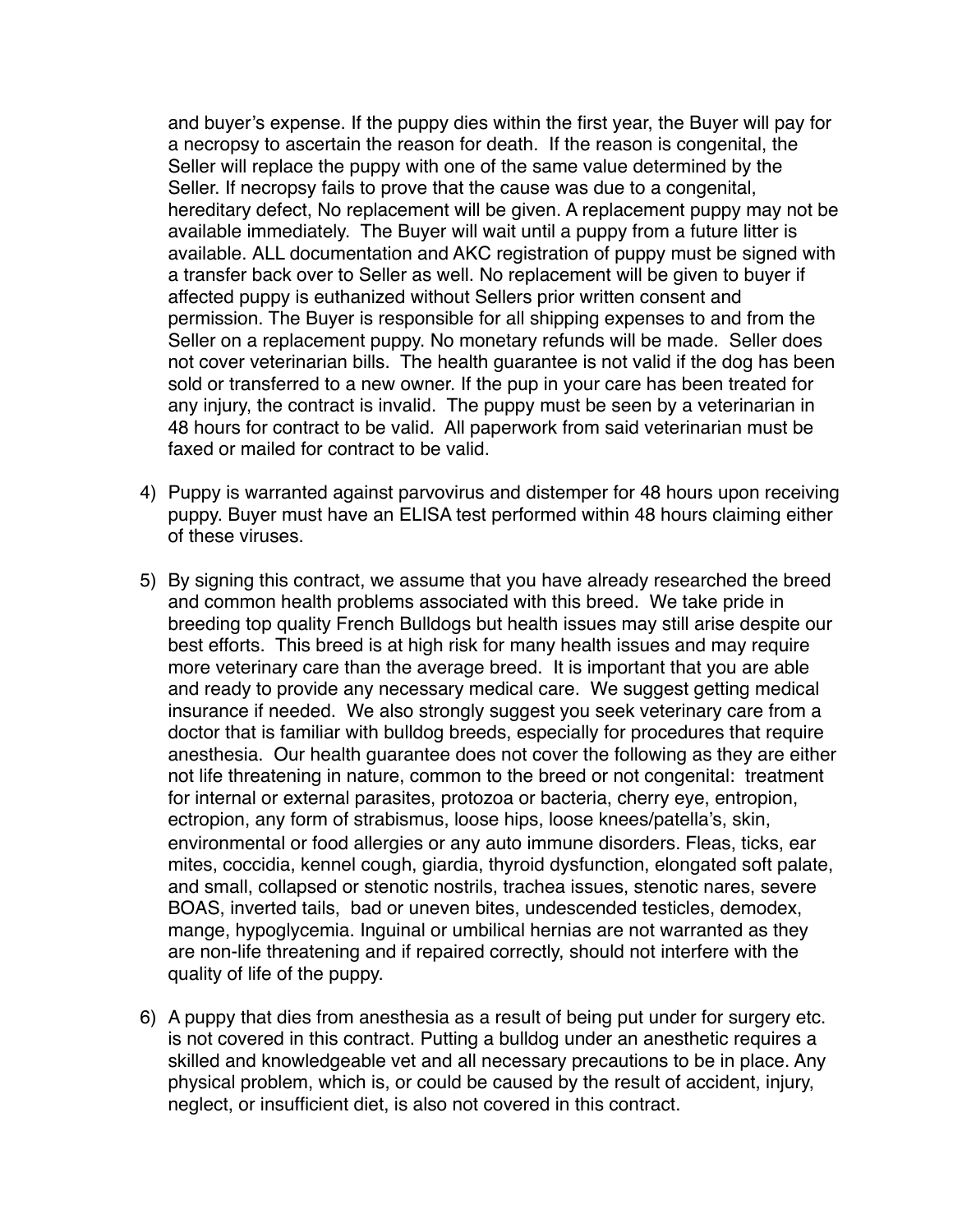- 7) There is no guarantee or warranty that the Buyer will be able to show or breed the puppy, regardless of show or breeding potential at the time of purchase. There is no money back if the Buyer decides the puppy isn't to your liking or doesn't mature to the conformation you expected. We will take puppies back at any time however, no money will be returned once the puppy leaves the premises for any change of mind on Buyers part, including but not limited to issues such as landlord's disapproval, dog allergies, disagreements between family, new babies, adaptability, troubles with housebreaking, separation anxiety, etc. By signing this contract, Buyer agrees not to resale the puppy or surrender the puppy to a rescue or shelter. Buyer knows that seller is willing to take said puppy back if for whatever reason they can no longer care for it. Puppy is never to be sold outside the U.S This puppy may never be sold, traded, re-homed, or otherwise given away without written consent from Seller. Transferring puppy for any reason renders this guarantee null and void and will result in legal action.
- 8) Buyer understands that bulldogs cannot handle **extreme heat or cold.** They are indoor dogs only and usually cannot swim. They require a high quality food. If the basic husbandry requirements (including proper housing, food, vaccinations and vet care) are not met, health contract is void. All dogs sold are AKC registered. Dogs and puppies that are sold to PET homes will not be given papers until the Seller receives proof from a licensed veterinarian that they have been spayed or neutered, vet will document the puppy is said puppy via microchip and document the number. There are no exceptions. We suggest puppies be spayed or neutered at 1 year as this gives them time to grow properly and decreased chances of musculoskeletal issues later in life.
- 9) Pet Purchase: If breeding rights are not purchased for the puppy, proof of spay/ neuter from a licensed veterinarian must be provided within 12 months of puppy's birth date. Seller does not recommend early spay/neutering for French Bulldogs. In the event that a dog sold with limited or pet registration, sires or mothers a litter, then all offspring resulting from such breeding must be sold on spay/neuter contracts to PET homes. Seller will determine the value and placement of puppies. Buyer understands that refusing to spay/neuter a puppy bought as a pet only may result in a \$10,000 fine if Buyer is breeding said Dog and Dog is used for breeding.
- 10)Breeding Rights/ Full AKC: If full breeding rights are purchased, Buyer agrees to use ethical and moral judgement when using this dog for breeding. It is understood that this dog should not be used excessively, nor bred to other breeds besides French Bulldogs of good quality and conformation. In the case of this dog being a female, it is understood that she will not be bred until at least 18 months of age or on her 2nd heat cycle, no more than 4 times in her entire lifetime, and that in each case, it will be with a licensed veterinarians consent. Should Buyer breed female puppy at any time throughout the initial 1 year